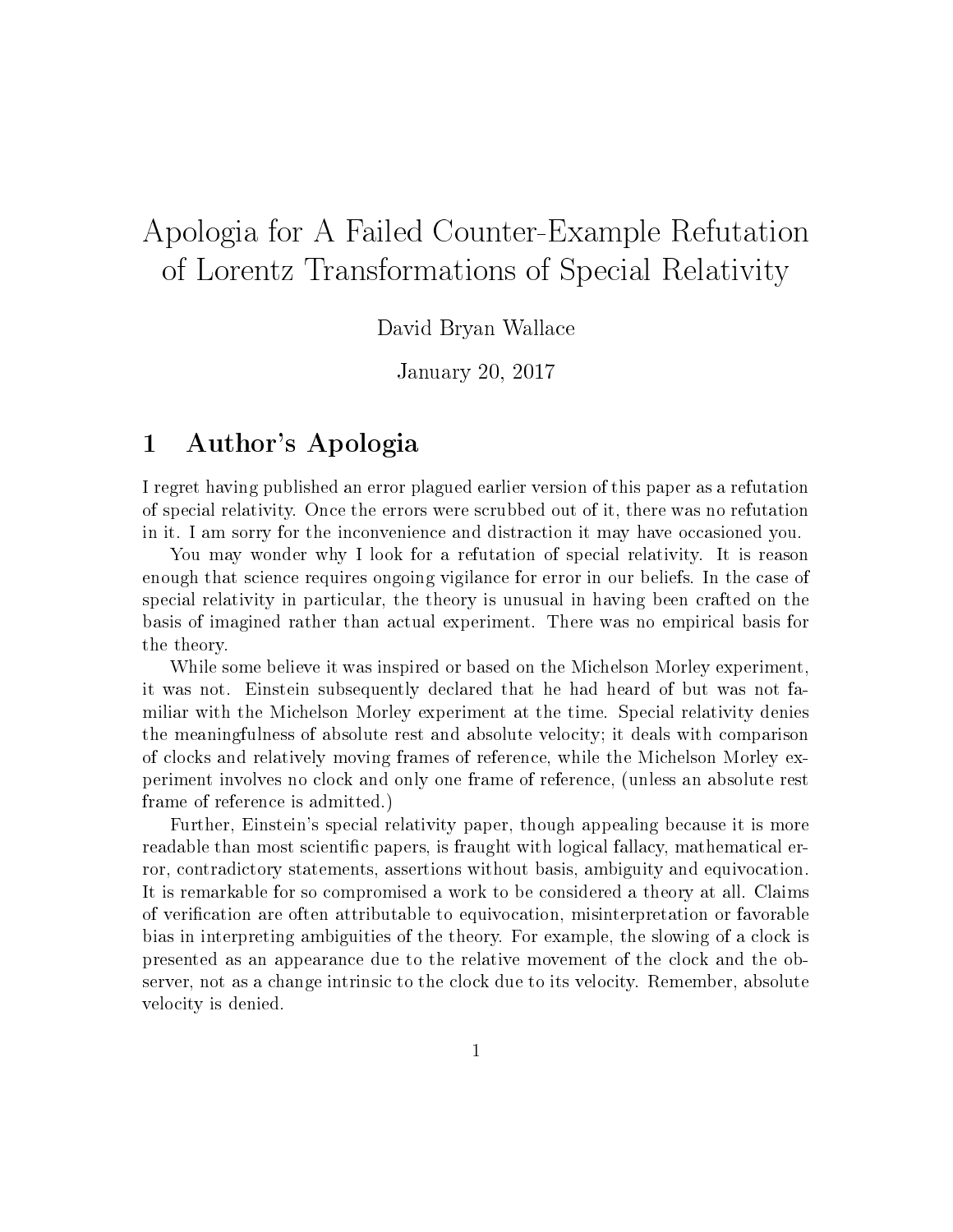So biased has the physics community become in favor of Einstein's theory that they accept some empirical refutations of special relativity as confirmations of the theory. For example, Willem de Sitter's astronomical proof of the constancy of light speed, sometimes cited as a confirmation, showed that the speed of light from a binary star to earth is constant independent of the varying velocity of the star, i. e. not in the frame of reference of the star; whereas special relativity claims light speed to be constant relative to every reference frame.

Confirmation bias is the enemy of science. To enlighten your understanding of special relativity, try reading "On the Electrodynamics of Moving Bodies" while holding in mind the thought that its author may have been a technobabbling nit wit.

Michelson, de Sitter, Ives (cited as one to confirm time dilation), and others did not accept special relativity. Ludwig Silberstein, an early promoter of relativity, ultimately rejected it. There are many respectable relativity skeptics today, it is reprehensible to claim that it is beyond question.

I shall continue my quest.

# 2 Abstract

An essential claim of special relativity is that the Lorentz transformation equations convert spacetime coordinates of an event relative to one inertial frame of reference to the corresponding spacetime coordinates of the same event relative to a second inertial frame of reference in uniform motion relative to the first. If this is so, it must be possible to again transform from the second to a third frame of reference and thence back to the first frame of reference producing there a match to the original coordinates. A mathematical calculation that does not rely on any empirical data tests this claim. The consistency of the Lorentz transformations is veried in this instance.

# 3 Summary

The Lorentz transformation requires that the x-axis of the first reference frame's coordinate system be parallel to the relative velocity of the second. This will require a rotation of coordinates between successive transformations.

We consider three inertial frames of reference, designated ONE, TWO and **THREE**. Origins coincide at time  $t = 0$ , as required for the transformation.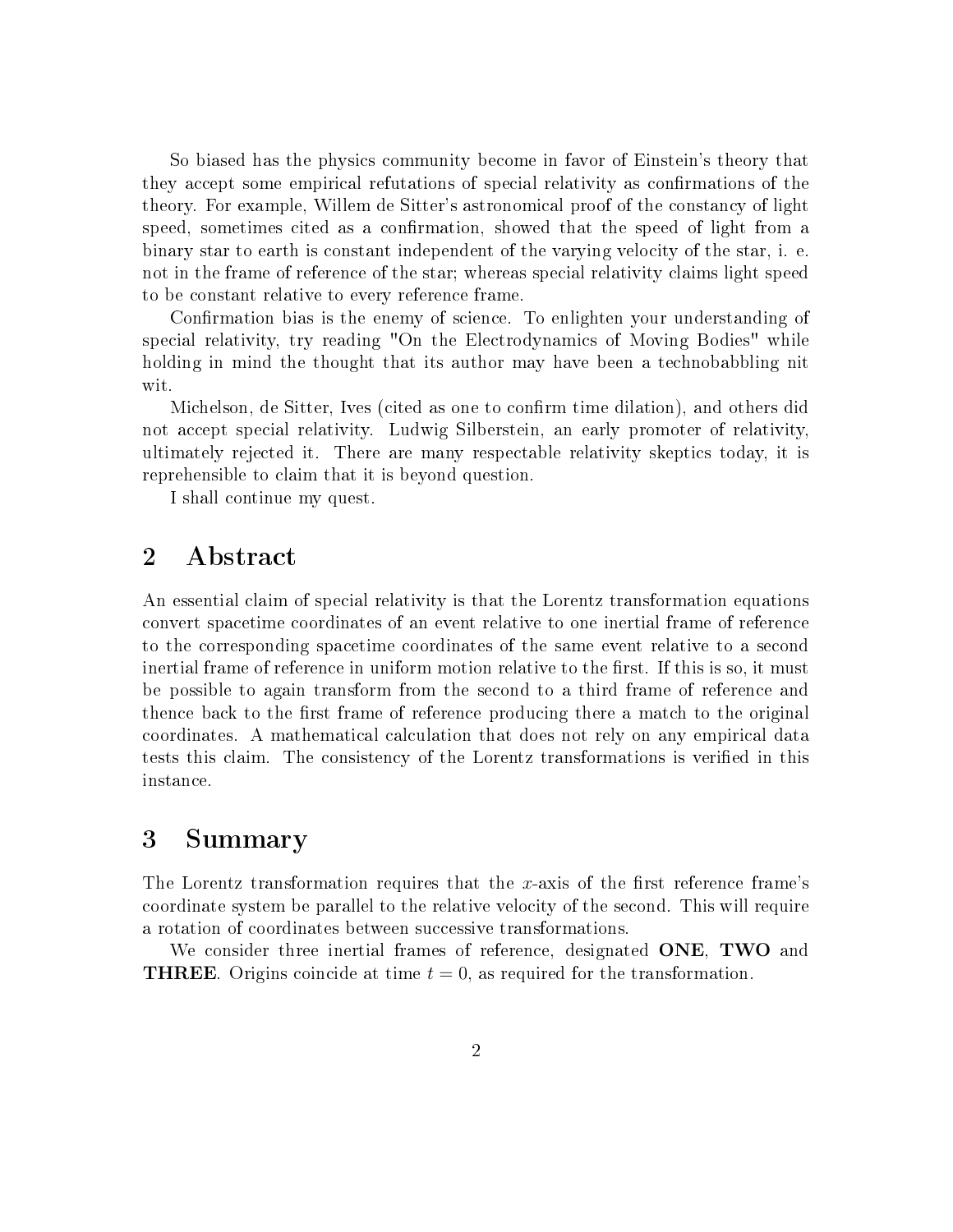To reveal the relative velocities, we specify with respect to **ONE** the subsequent space-time coordinates of each origin, with  $O_{1,2}$ , (coordinates with respect to ONE of the origin of TWO,) on the x-axis and  $O_{1,3}$  in the xy-plane of frame ONE. We also specify space-time coordinates of an event,  $E_1$ . We transform each to frame **TWO**. Then we rotate coordinates about the *z*-axis of **TWO** to align its *x*-axis with the relative velocity of **THREE**. We transform to **THREE** and rotate to align THREE's x-axis with  $O_1$ . Upon rotating coordinates to restore the original orientation of ONE, the originally given space-time coordinates are regenerated.

# 4 Transformations and Rotations

#### 4.1 Conventions for Units and Subscripts

We make the second our unit of time and the light-second our unit of distance. This simplifies computations by making  $c = 1$ 

As we change from one frame of reference to another, the changes of coordinate values can be disorienting. We shall use subscripts to keep our bearings; the first subscript will designate the frame of reference, the second subscript denotes an object, (e. g.  $v_{m,n}$  is velocity of n with respect to m, and  $x_{n,k}$  is the x-coordinate of k in the coordinate system of frame  $n$ .) Coordinates that have been rotated will have an r appended in the subscript, and regenerated coordinates will have an a or are appended to the subscript for the frame of reference.

#### 4.2 Lorentz Transformation Equations

The Lorentz transformation equations for velocity in the direction of the x-axis with corresponding axes parallel, simplified using  $c = 1$ , are:

$$
x_{n,k} = \gamma_{m,n}(x_{m,k} - v_{m,n}t_{m,k})
$$
\n<sup>(1)</sup>

$$
y_{n,k} = y_{m,k} \tag{2}
$$

$$
z_{n,k} = z_{m,k} \tag{3}
$$

$$
t_{n,k} = \gamma_{m,n}(t_{m,k} - v_{m,n}x_{m,k})
$$
\n<sup>(4)</sup>

where

$$
\gamma_{m,n} = \frac{1}{\sqrt{1 - v_{m,n}^2}}\tag{5}
$$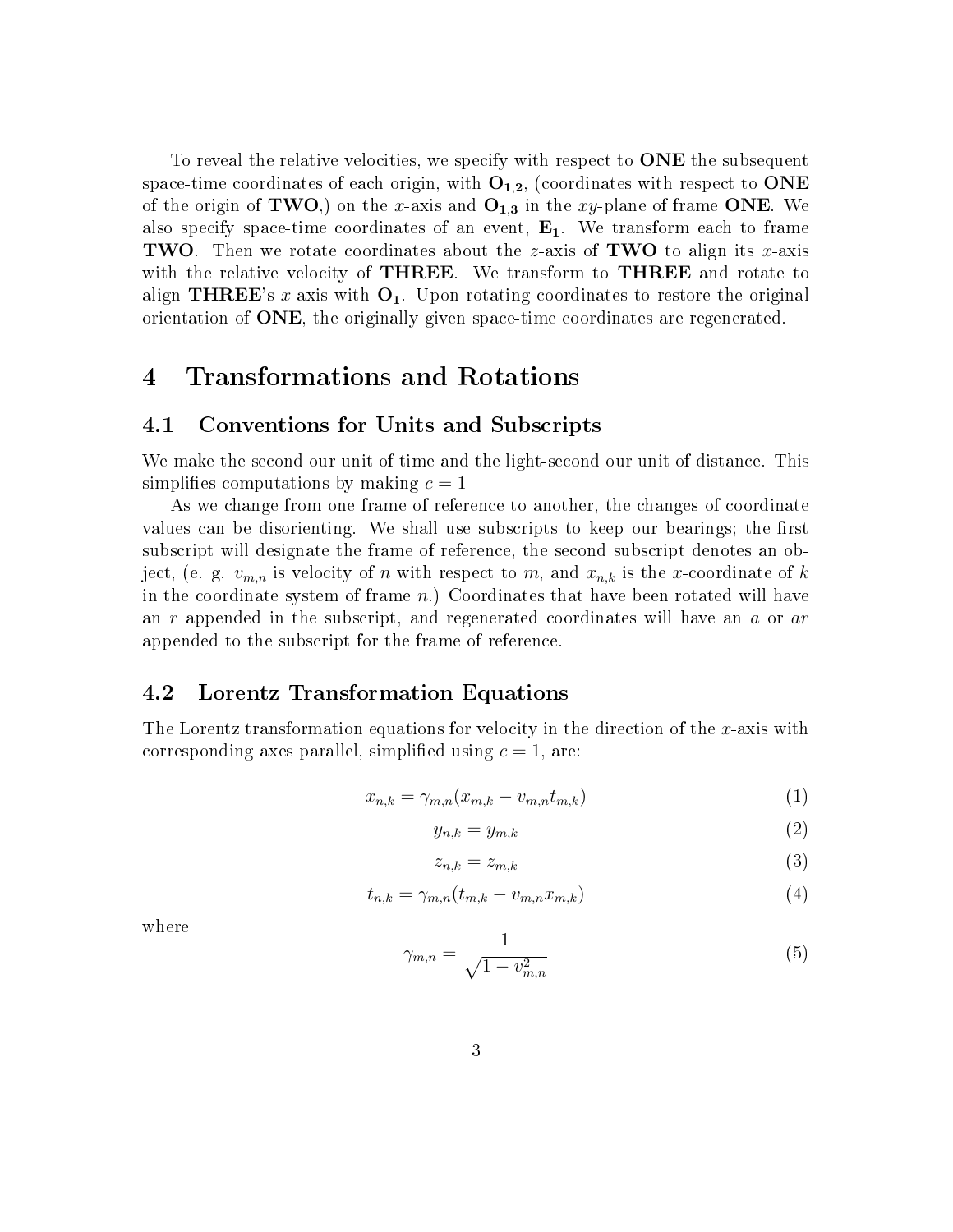#### 4.3 Rotation Matrices

The matrix for rotating space-time coordinates about the z-axis, leaving time unchanged has the form

$$
\begin{pmatrix}\n\cos \theta & -\sin \theta & 0 & 0 \\
\sin \theta & \cos \theta & 0 & 0 \\
0 & 0 & 1 & 0 \\
0 & 0 & 0 & 1\n\end{pmatrix}
$$
\n(6)

with

$$
\sin \theta = \frac{y}{\sqrt{x^2 + y^2}}\tag{7}
$$

$$
\cos \theta = \frac{x}{\sqrt{x^2 + y^2}}\tag{8}
$$

where x and y are initial coordinates of the point to be aligned with the rotated  $x$ -axis.

Matrix calculator utilities are available on the internet, e. g. matrixcalc.org.

# 5 Initial Conditions

We consider three inertial frames of reference, designated **ONE**, **TWO** and **THREE**, with origins coinciding at time  $t = 0$ .

At time  $t = 1$ , let the vector specification (x y z t) of the origins with respect to ONE be as follows:

The origin of **ONE** is,

<span id="page-3-1"></span>
$$
\mathbf{O}_{1,1} = (0 \ 0 \ 0 \ 1) \tag{9}
$$

The origin of **TWO** is,

<span id="page-3-0"></span>
$$
\mathbf{O}_{1,2} = \begin{pmatrix} \frac{1}{2} & 0 & 0 & 1 \end{pmatrix} \tag{10}
$$

The origin of **THREE** is,

<span id="page-3-2"></span>
$$
\mathbf{O}_{1,3} = \begin{pmatrix} 0 & \frac{1}{3} & 0 & 1 \end{pmatrix} \tag{11}
$$

Transforming these origin coordinates from frame of reference ONE to TWO. thence to THREE, and back to ONE, will be accomplished without discrepancy. However, the corresponding transformation of an event  $E$  not coinciding with an origin fails to regenerate the original coordinates with respect to  $\overline{ONE}$ . Our example uses the event with frame ONE coordinates,

<span id="page-3-3"></span>
$$
\mathbf{E_1} = \begin{pmatrix} 3 & 5 & 4 & 2 \end{pmatrix} \tag{12}
$$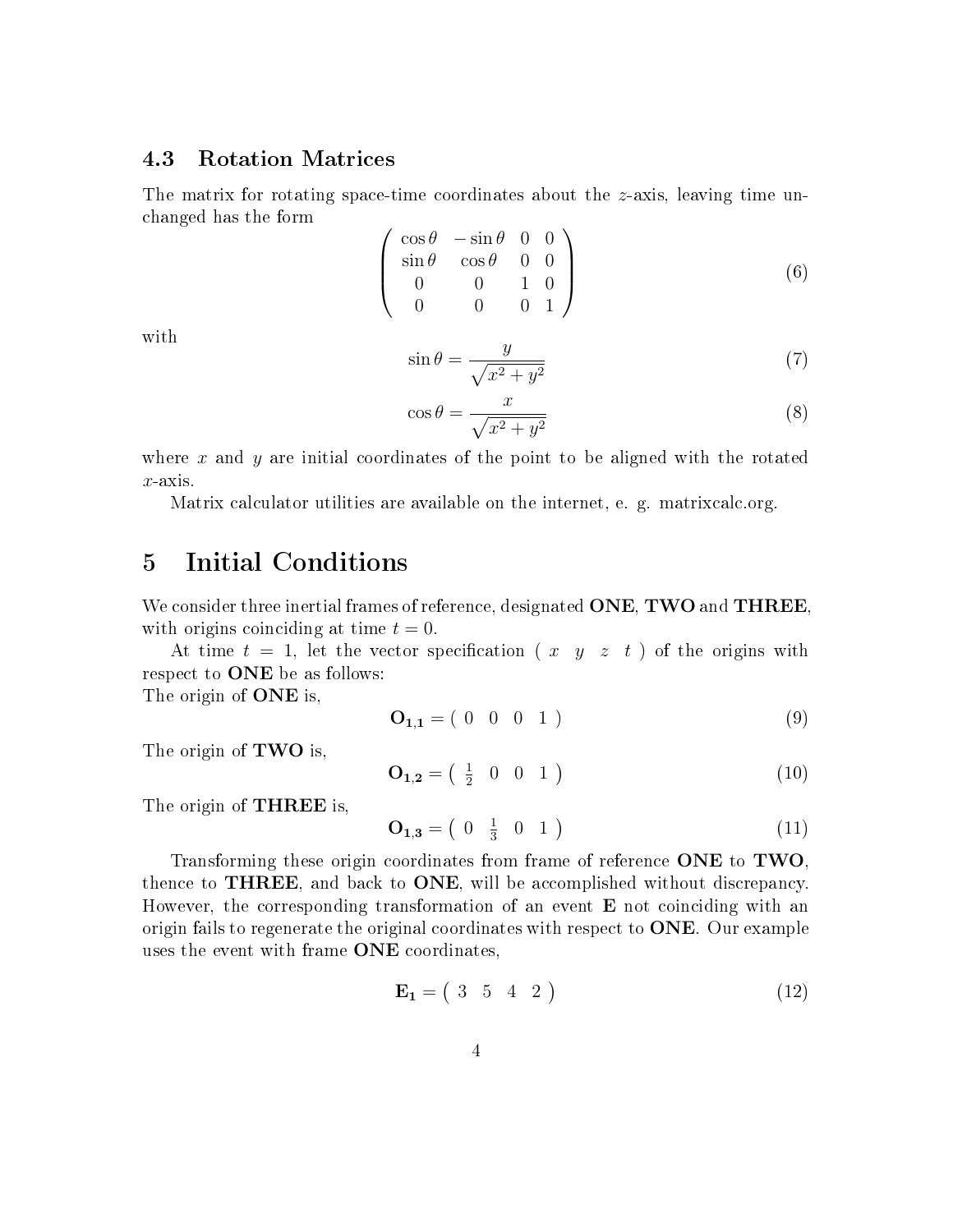# 6 Transforming Observations to Frame TWO

Now, let us use Lorentz transformations to find coordinates with respect to TWO.

## 6.1 Parameters of the Transformation

From the coordinates of the origin of TWO,

$$
\mathbf{O}_{1,2} = \begin{pmatrix} \frac{1}{2} & 0 & 0 & 1 \end{pmatrix} \tag{10}
$$

we find the relative velocity

$$
v_{1,2} = \frac{x_{1,2}}{t_{1,2}} = \frac{1}{2} \tag{13}
$$

Evaluating  $\gamma_{1,2}$  for  $v_{1,2} = \frac{1}{2}$  $\frac{1}{2}$ ,

$$
\gamma_{1,2} = \frac{1}{\sqrt{1 - \left(\frac{1}{2}\right)^2}} = \frac{2\sqrt{3}}{3} \tag{14}
$$

## 6.2 Origin of ONE to Frame TWO

Transforming the origin of ONE from ONE, at time  $t = 1$ , to TWO,

$$
\mathbf{O}_{1,1} = (0 \ 0 \ 0 \ 1) \tag{9}
$$

$$
x_{2,1} = \frac{2\sqrt{3}}{3} \left( 0 - \frac{1}{2} \times 1 \right) = \frac{-\sqrt{3}}{3} \tag{15}
$$

$$
y_{2,1} = 0 \tag{16}
$$

$$
z_{2,1} = 0 \tag{17}
$$

$$
t_{2,1} = \frac{2\sqrt{3}}{3} \left( 1 - \frac{1}{2} \times 0 \right) = \frac{2\sqrt{3}}{3} \tag{18}
$$

we find the origin of ONE in TWO

<span id="page-4-0"></span>
$$
\mathbf{O}_{2,1} = \begin{pmatrix} -\sqrt{3} & 0 & 0 & \frac{2\sqrt{3}}{3} \end{pmatrix} \tag{19}
$$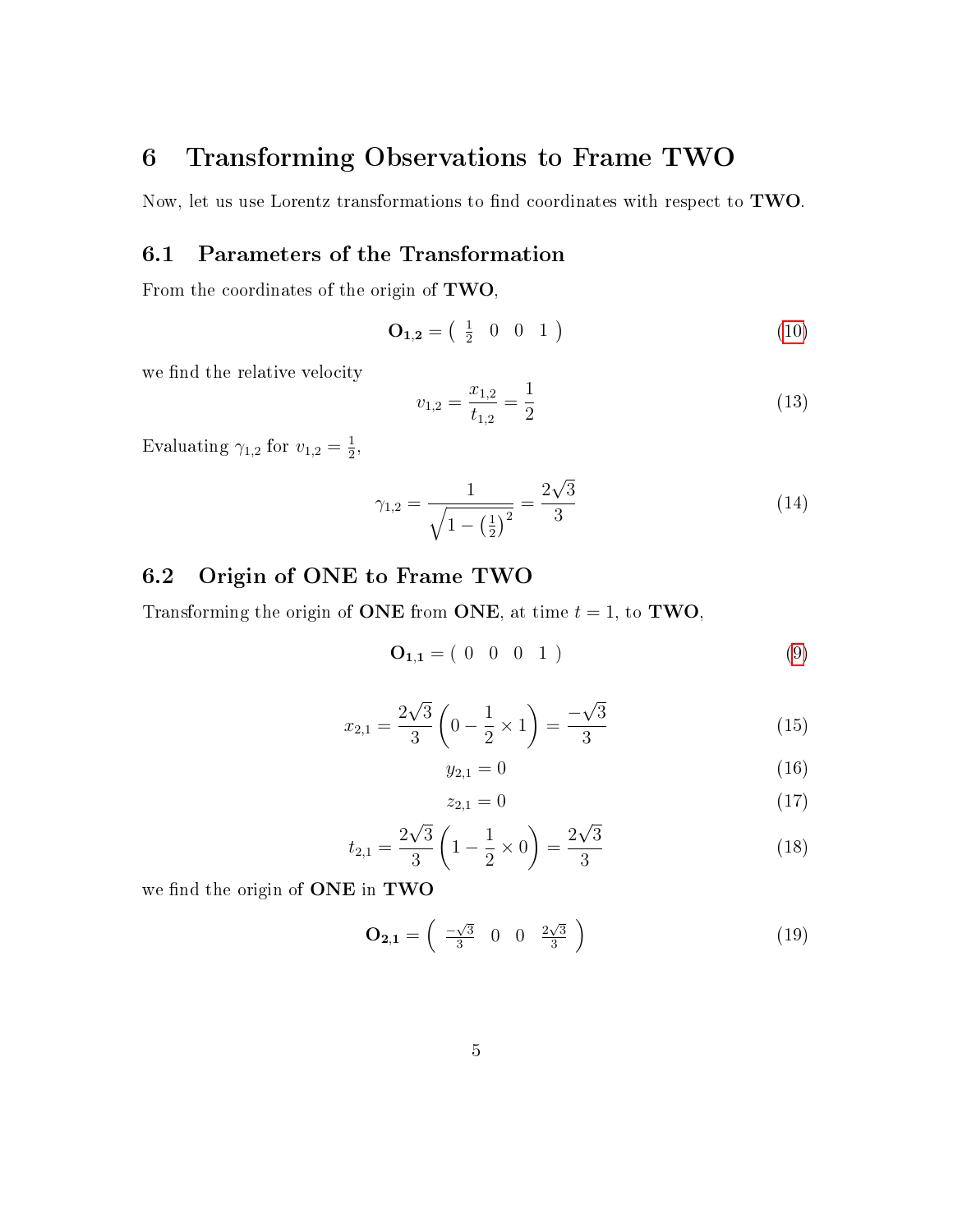### 6.3 Origin of TWO to Frame TWO

Transforming the origin of **TWO** from **ONE**, at time  $t = 1$ , to **TWO**,

$$
\mathbf{O}_{1,2} = \begin{pmatrix} \frac{1}{2} & 0 & 0 & 1 \end{pmatrix} \tag{10}
$$

$$
x_{2,2} = \frac{2\sqrt{3}}{3} \left( \frac{1}{2} - \frac{1}{2} \times 1 \right) = 0 \tag{20}
$$

$$
y_{2,2} = 0 \tag{21}
$$

$$
z_{2,2} = 0 \tag{22}
$$

$$
t_{2,2} = \frac{2\sqrt{3}}{3} \left( 1 - \frac{1}{2} \times \frac{1}{2} \right) = \frac{\sqrt{3}}{2} \tag{23}
$$

we find the origin of TWO in TWO

<span id="page-5-1"></span>
$$
\mathbf{O}_{2,2} = \left( \begin{array}{cccc} 0 & 0 & 0 & \frac{\sqrt{3}}{2} \end{array} \right) \tag{24}
$$

## 6.4 Origin of THREE to Frame TWO

Transforming the origin of **THREE** from **ONE**, at time  $t = 1$ , to **TWO**,

$$
\mathbf{O}_{1,3} = \begin{pmatrix} 0 & \frac{1}{3} & 0 & 1 \end{pmatrix} \tag{11}
$$

$$
x_{2,3} = \frac{2\sqrt{3}}{3} \left( 0 - \frac{1}{2} \times 1 \right) = \frac{-\sqrt{3}}{3} \tag{25}
$$

$$
y_{2,3} = \frac{1}{3} \tag{26}
$$

$$
z_{2,3} = 0 \tag{27}
$$

$$
t_{2,3} = \frac{2\sqrt{3}}{3} \left( 1 - \frac{1}{2} \times 0 \right) = \frac{2\sqrt{3}}{3} \tag{28}
$$

we find the origin of THREE in TWO

<span id="page-5-0"></span>
$$
\mathbf{O}_{2,3} = \begin{pmatrix} -\sqrt{3} & \frac{1}{3} & 0 & \frac{2\sqrt{3}}{3} \end{pmatrix} \tag{29}
$$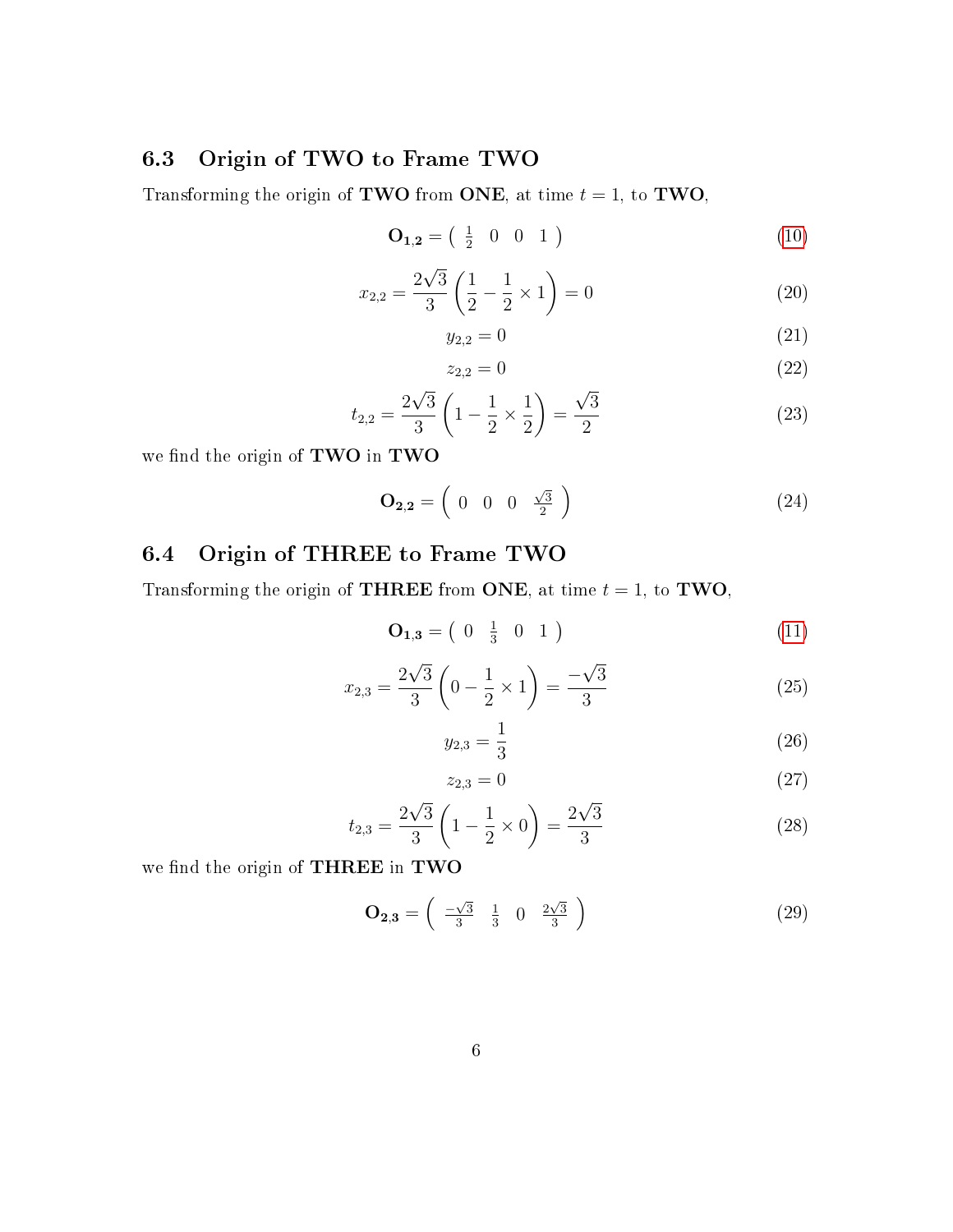### 6.5 The Event to Frame TWO

Transforming the event from ONE to TWO,

$$
\mathbf{E_1} = \begin{pmatrix} 3 & 5 & 4 & 2 \end{pmatrix} \tag{12}
$$

$$
x_{2,E} = \frac{2\sqrt{3}}{3} \left(3 - \frac{1}{2} \times 2\right) = \frac{4\sqrt{3}}{3} \tag{30}
$$

$$
y_{2,E} = 5\tag{31}
$$

$$
z_{2,E} = 4 \tag{32}
$$

$$
t_{2,E} = \frac{2\sqrt{3}}{3} \left(2 - \frac{1}{2} \times 3\right) = \frac{\sqrt{3}}{3} \tag{33}
$$

we find the event in frame TWO

<span id="page-6-0"></span>
$$
\mathbf{E_2} = \left(\begin{array}{ccc} \frac{4\sqrt{3}}{3} & 5 & 4 & \frac{\sqrt{3}}{3} \end{array}\right) \tag{34}
$$

# 7 Transforming Observations to Frame THREE

### 7.1 Parameters of the Transformation

We find velocity from the coordinates of the origin of THREE,

$$
\mathbf{O}_{2,3} = \left(\begin{array}{ccc}\n\frac{-\sqrt{3}}{3} & \frac{1}{3} & 0 & \frac{2\sqrt{3}}{3} \\
\frac{-\sqrt{3}}{3}\end{array}\right) \tag{29}
$$
\n
$$
\sqrt{\left(\frac{-\sqrt{3}}{3}\right)^2 + \left(\frac{1}{3}\right)^2 + 0^2} = \frac{2}{3}
$$
\n
$$
v_{2,3} = \frac{\frac{2}{3}}{\frac{2\sqrt{3}}{3}} = \frac{\sqrt{3}}{3} \tag{35}
$$

Evaluating  $\gamma_{2,3}$  for  $v_{2,3}$  =  $\sqrt{3}$  $\frac{73}{3}$ ,

$$
\gamma_{2,3} = \frac{1}{\sqrt{1 - \left(\frac{\sqrt{3}}{3}\right)^2}} = \frac{\sqrt{6}}{2}
$$
 (36)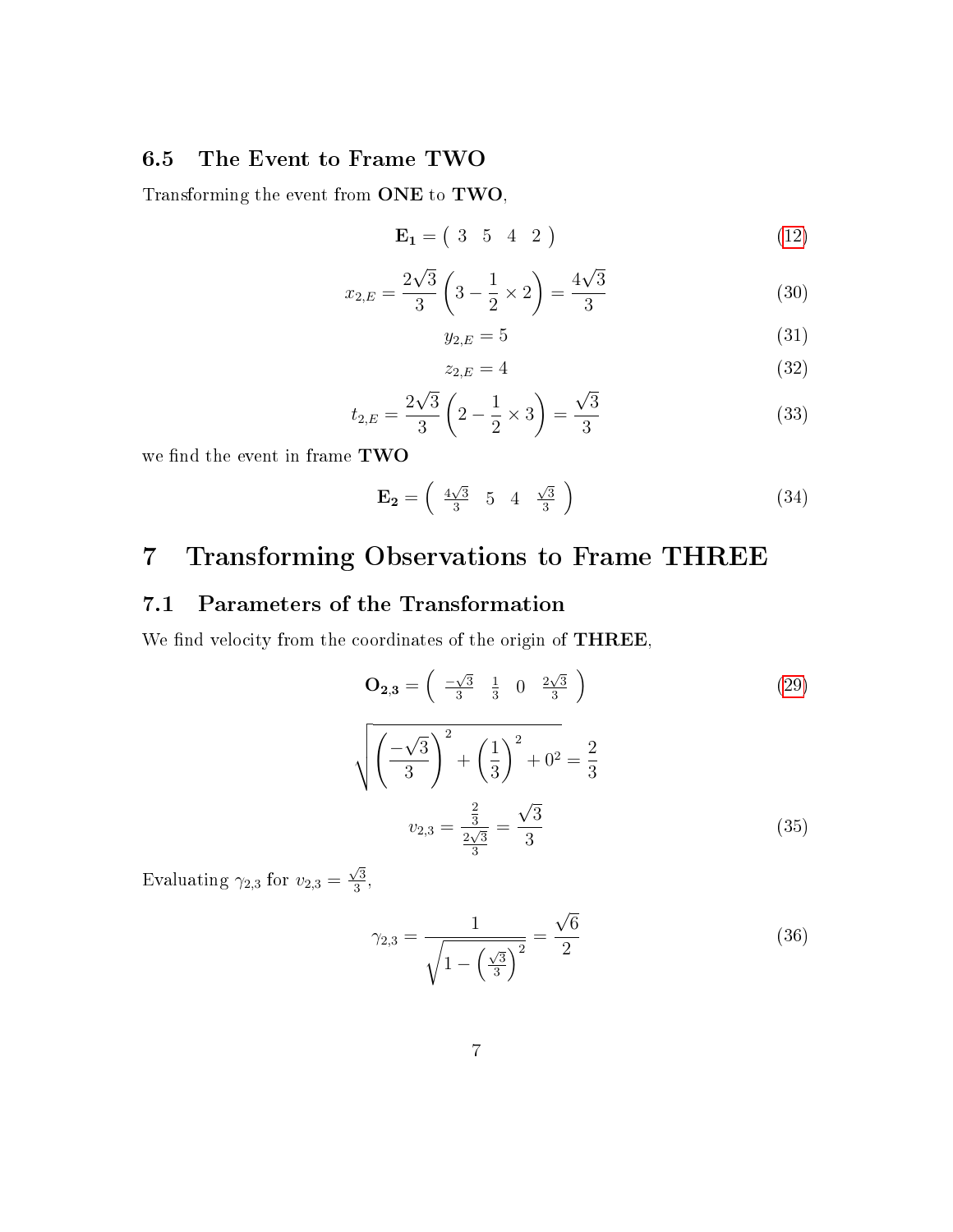# 7.2 Aligning x-axis of TWO with the Relative Velocity of THREE

The sine and cosine of the angle  $\theta$  of the relative velocity  $v_{2,3}$  with the original x-axis are found from coordinates of the origin of THREE

$$
\mathbf{O}_{2,3} = \begin{pmatrix} -\sqrt{3} & \frac{1}{3} & 0 & \frac{2\sqrt{3}}{3} \end{pmatrix} \tag{29}
$$

$$
\sin \theta = \frac{y}{\sqrt{x^2 + y^2}} = \frac{\frac{1}{3}}{\frac{2}{3}} = \frac{1}{2}
$$
\n(37)

$$
\cos \theta = \frac{x}{\sqrt{x^2 + y^2}} = \frac{-\sqrt{3}}{\frac{2}{3}} = \frac{-\sqrt{3}}{2}
$$
\n(38)

These are used to form a rotation matrix  $M_{2,3}$  to align the x-axis of TWO with the relative velocity of THREE

$$
\mathbf{M}_{2,3} = \begin{pmatrix} \cos \theta & -\sin \theta & 0 & 0 \\ \sin \theta & \cos \theta & 0 & 0 \\ 0 & 0 & 1 & 0 \\ 0 & 0 & 0 & 1 \end{pmatrix} = \begin{pmatrix} \frac{-\sqrt{3}}{2} & \frac{-1}{2} & 0 & 0 \\ \frac{1}{2} & \frac{-\sqrt{3}}{2} & 0 & 0 \\ 0 & 0 & 1 & 0 \\ 0 & 0 & 0 & 1 \end{pmatrix}
$$
(39)

We effect rotation of frame TWO coordinates by applying  $M_{2,3}$  to each coordinate vector.

### 7.3 Origin of ONE to Frame THREE

#### 7.3.1 Rotating in TWO

Rotating coordinates of the origin of ONE from [\(19\)](#page-4-0)

$$
\mathbf{O}_{2\mathbf{r},1} = \mathbf{O}_{2,1} \mathbf{M}_{2,3} = \begin{pmatrix} -\sqrt{3} & 0 & 0 & \frac{2\sqrt{3}}{3} \\ \frac{2\sqrt{3}}{3} & 0 & \frac{2\sqrt{3}}{3} \end{pmatrix} \begin{pmatrix} -\sqrt{3} & -1 & 0 & 0 \\ \frac{1}{2} & -\frac{\sqrt{3}}{2} & 0 & 0 \\ 0 & 0 & 1 & 0 \\ 0 & 0 & 0 & 1 \end{pmatrix} = \begin{pmatrix} \frac{1}{2} & \frac{\sqrt{3}}{6} & 0 & \frac{2\sqrt{3}}{3} \\ \frac{1}{2} & \frac{\sqrt{3}}{6} & 0 & \frac{2\sqrt{3}}{3} \end{pmatrix}
$$
\n(40)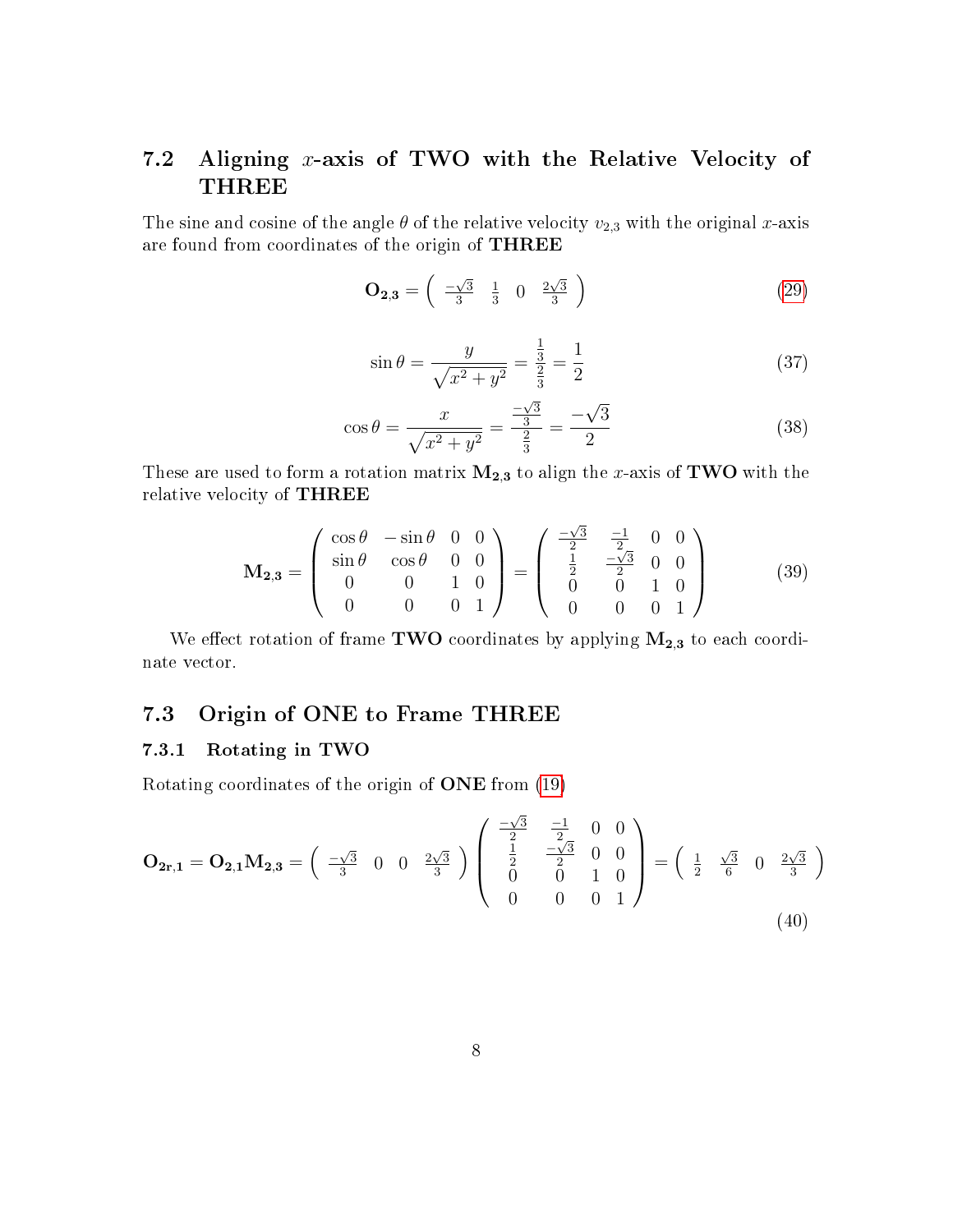#### 7.3.2 Transforming the Origin of ONE from TWO to THREE

By transforming rotated coordinates of the origin of ONE to THREE...

$$
x_{3,1} = \frac{\sqrt{6}}{2} \left( \frac{1}{2} - \frac{\sqrt{3}}{3} \times \frac{2\sqrt{3}}{3} \right) = \frac{-\sqrt{6}}{12} \tag{41}
$$

$$
y_{3,1} = \frac{\sqrt{3}}{6} \tag{42}
$$

$$
z_{3,1} = 0 \tag{43}
$$

$$
t_{3,1} = \frac{\sqrt{6}}{2} \left( \frac{2\sqrt{3}}{3} - \frac{\sqrt{3}}{3} \times \frac{1}{2} \right) = \frac{3\sqrt{2}}{4} \tag{44}
$$

we find the origin of ONE in THREE

<span id="page-8-0"></span>
$$
\mathbf{O}_{3,1} = \begin{pmatrix} -\sqrt{6} & \sqrt{3} & 0 & \frac{3\sqrt{2}}{4} \\ \frac{12}{2} & 6 & 0 & \frac{3\sqrt{2}}{4} \end{pmatrix} \tag{45}
$$

### 7.4 Origin of TWO to Frame THREE

#### 7.4.1 Rotating in TWO

Rotating coordinates of the origin of TWO in TWO is trivial, from [\(24\)](#page-5-1).

$$
\mathbf{O}_{2\mathbf{r},2} = \mathbf{O}_{2,2} = \begin{pmatrix} 0 & 0 & 0 & \frac{\sqrt{3}}{2} \end{pmatrix} \tag{24}
$$

#### 7.4.2 The Origin of TWO from TWO to THREE

Transforming rotated coordinates of the origin of TWO to frame THREE

$$
x_{3,2} = \frac{\sqrt{6}}{2} \left( 0 - \frac{\sqrt{3}}{3} \times \frac{\sqrt{3}}{2} \right) = \frac{-\sqrt{6}}{4} \tag{46}
$$

$$
y_{3,2} = 0 \tag{47}
$$

$$
z_{3,2} = 0 \tag{48}
$$

$$
t_{3,2} = \frac{\sqrt{6}}{2} \left( \frac{\sqrt{3}}{2} - \frac{\sqrt{3}}{2} \times 0 \right) = \frac{3\sqrt{2}}{4} \tag{49}
$$

we find the origin of ONE in THREE

<span id="page-8-1"></span>
$$
\mathbf{O}_{3,2} = \begin{pmatrix} -\sqrt{6} & 0 & 0 & \frac{3\sqrt{2}}{4} \end{pmatrix} \tag{50}
$$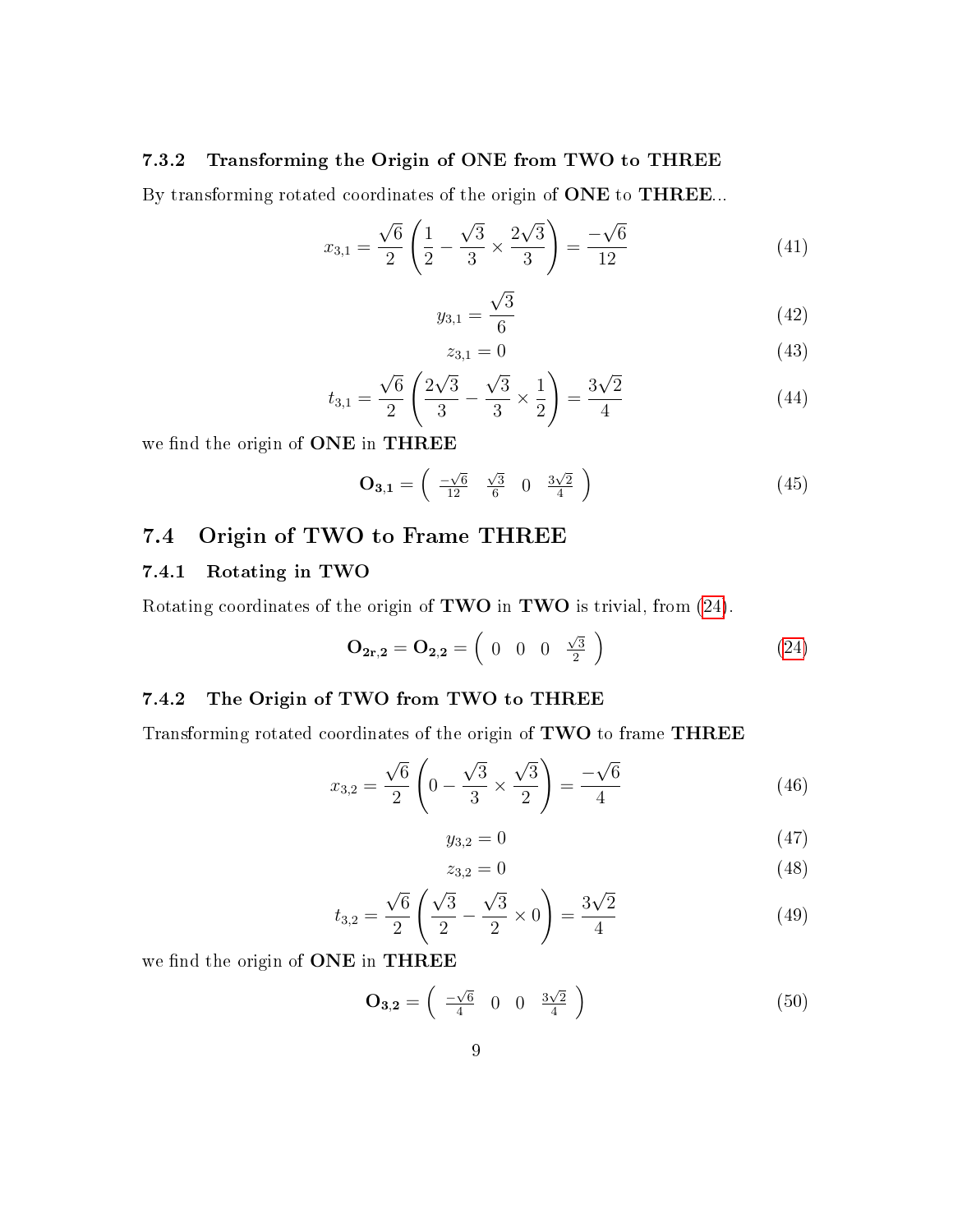### 7.5 Origin of THREE to Frame THREE

### 7.5.1 Rotating in TWO

Rotating coordinates of the origin of THREE from [\(29\)](#page-5-0)

$$
\mathbf{O}_{2r,3} = \mathbf{O}_{2,3} \mathbf{M}_{2,3} = \begin{pmatrix} -\sqrt{3} & \frac{1}{3} & 0 & \frac{2\sqrt{3}}{3} \\ \frac{1}{3} & \frac{1}{3} & 0 & \frac{2\sqrt{3}}{3} \end{pmatrix} \begin{pmatrix} -\frac{\sqrt{3}}{2} & \frac{-1}{2} & 0 & 0 \\ \frac{1}{2} & -\frac{\sqrt{3}}{2} & 0 & 0 \\ 0 & 0 & 1 & 0 \\ 0 & 0 & 0 & 1 \end{pmatrix} = \begin{pmatrix} \frac{2}{3} & 0 & 0 & \frac{2\sqrt{3}}{3} \\ \frac{1}{3} & 0 & \frac{2\sqrt{3}}{3} \end{pmatrix}
$$
\n(51)

### 7.5.2 The Origin of THREE from TWO to THREE

Transforming rotated coordinates of the origin of THREE to THREE,

$$
x_{3,3} = \frac{\sqrt{6}}{2} \left( \frac{2}{3} - \frac{\sqrt{3}}{3} \times \frac{2\sqrt{3}}{3} \right) = 0 \tag{52}
$$

$$
y_{3,3} = 0 \tag{53}
$$

$$
z_{3,3} = 0 \tag{54}
$$

$$
t_{3,3} = \frac{\sqrt{6}}{2} \left( \frac{2\sqrt{3}}{3} - \frac{\sqrt{3}}{3} \times \frac{2}{3} \right) = \frac{2\sqrt{2}}{3} \tag{55}
$$

we find the origin of THREE in THREE.

$$
\mathbf{O}_{3,3} = \left( \begin{array}{cccc} 0 & 0 & 0 & \frac{2\sqrt{2}}{3} \end{array} \right) \tag{56}
$$

## 7.6 The Event to Frame THREE

#### 7.6.1 Rotating in TWO

Rotating coordinates of the Event from [\(34\)](#page-6-0)

$$
\mathbf{E_{2r}} = \mathbf{E_2} \mathbf{M_{2,3}} = \begin{pmatrix} \frac{4\sqrt{3}}{3} & 5 & 4 & \frac{\sqrt{3}}{3} \\ 0 & 0 & 1 & 0 \\ 0 & 0 & 0 & 1 \end{pmatrix} \begin{pmatrix} \frac{-\sqrt{3}}{2} & \frac{-1}{2} & 0 & 0 \\ \frac{1}{2} & \frac{-\sqrt{3}}{2} & 0 & 0 \\ 0 & 0 & 1 & 0 \\ 0 & 0 & 0 & 1 \end{pmatrix} = \begin{pmatrix} \frac{1}{2} & \frac{-19\sqrt{3}}{6} & 4 & \frac{\sqrt{3}}{3} \\ 0 & 0 & 1 \end{pmatrix}
$$
(57)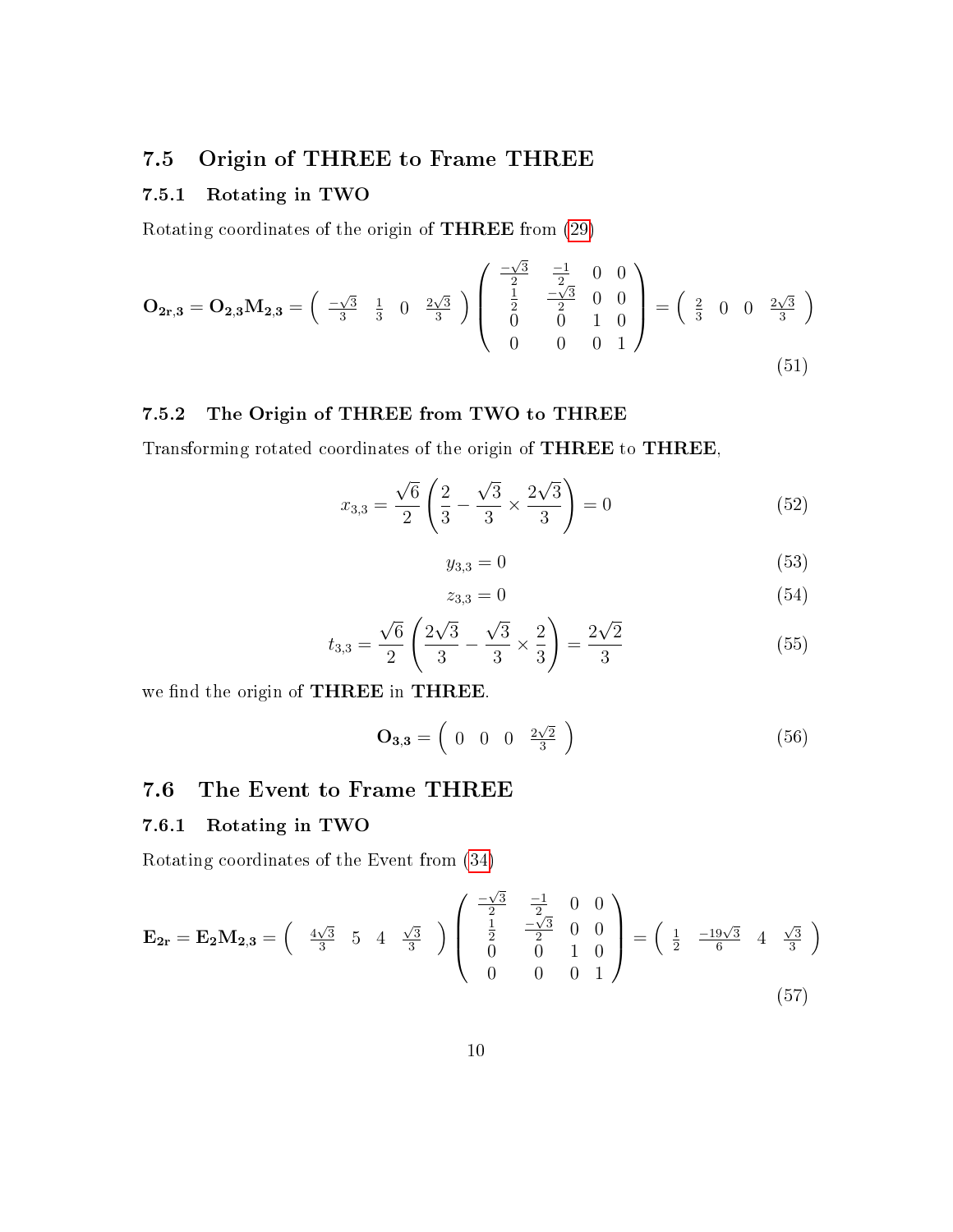#### 7.6.2 The Event from TWO to THREE

Transforming rotated coordinates of the Event to THREE,

$$
x_{3,E} = \frac{\sqrt{6}}{2} \left( \frac{1}{2} - \frac{\sqrt{3}}{3} \times \frac{\sqrt{3}}{3} \right) = \frac{\sqrt{6}}{12}
$$
 (58)

$$
y_{3,E} = \frac{-19\sqrt{3}}{6} \tag{59}
$$

$$
z_{3,E} = 4 \tag{60}
$$

$$
t_{3,E} = \frac{\sqrt{6}}{2} \left( \frac{\sqrt{3}}{3} - \frac{\sqrt{3}}{3} \times \frac{1}{2} \right) = \frac{\sqrt{2}}{4}
$$
 (61)

we find the coordinates of the Event in THREE.

$$
\mathbf{E_3} = \begin{pmatrix} \frac{\sqrt{6}}{12} & \frac{-19\sqrt{3}}{6} & 4 & \frac{\sqrt{2}}{4} \end{pmatrix} \tag{62}
$$

# 8 Transforming Observations to Frame ONE

### 8.1 Parameters of the Transformation

We find velocity from the coordinates of the origin of ONE in THREE,

$$
\mathbf{O}_{3,1} = \begin{pmatrix} \frac{-\sqrt{6}}{12} & \frac{\sqrt{3}}{6} & 0 & \frac{3\sqrt{2}}{4} \end{pmatrix}
$$
(45)  

$$
\sqrt{\left(\frac{-\sqrt{6}}{12}\right)^2 + \left(\frac{\sqrt{3}}{6}\right)^2} = \frac{\sqrt{2}}{4}
$$
  

$$
v_{3,1} = \frac{\frac{\sqrt{2}}{4}}{\frac{3\sqrt{2}}{4}} = \frac{1}{3}
$$
(63)

Which is also apparent from the Coordinates of **THREE** in ONE,  $(0, \frac{1}{3})$  $\frac{1}{3}, 0, 1$ . Evaluating  $\gamma_{3,1}$  for  $v_{3,1} = \frac{1}{3}$  $\frac{1}{3}$ ,

$$
\gamma_{3,1} = \frac{1}{\sqrt{1 - \left(\frac{1}{3}\right)^2}} = \frac{3\sqrt{2}}{4} \tag{64}
$$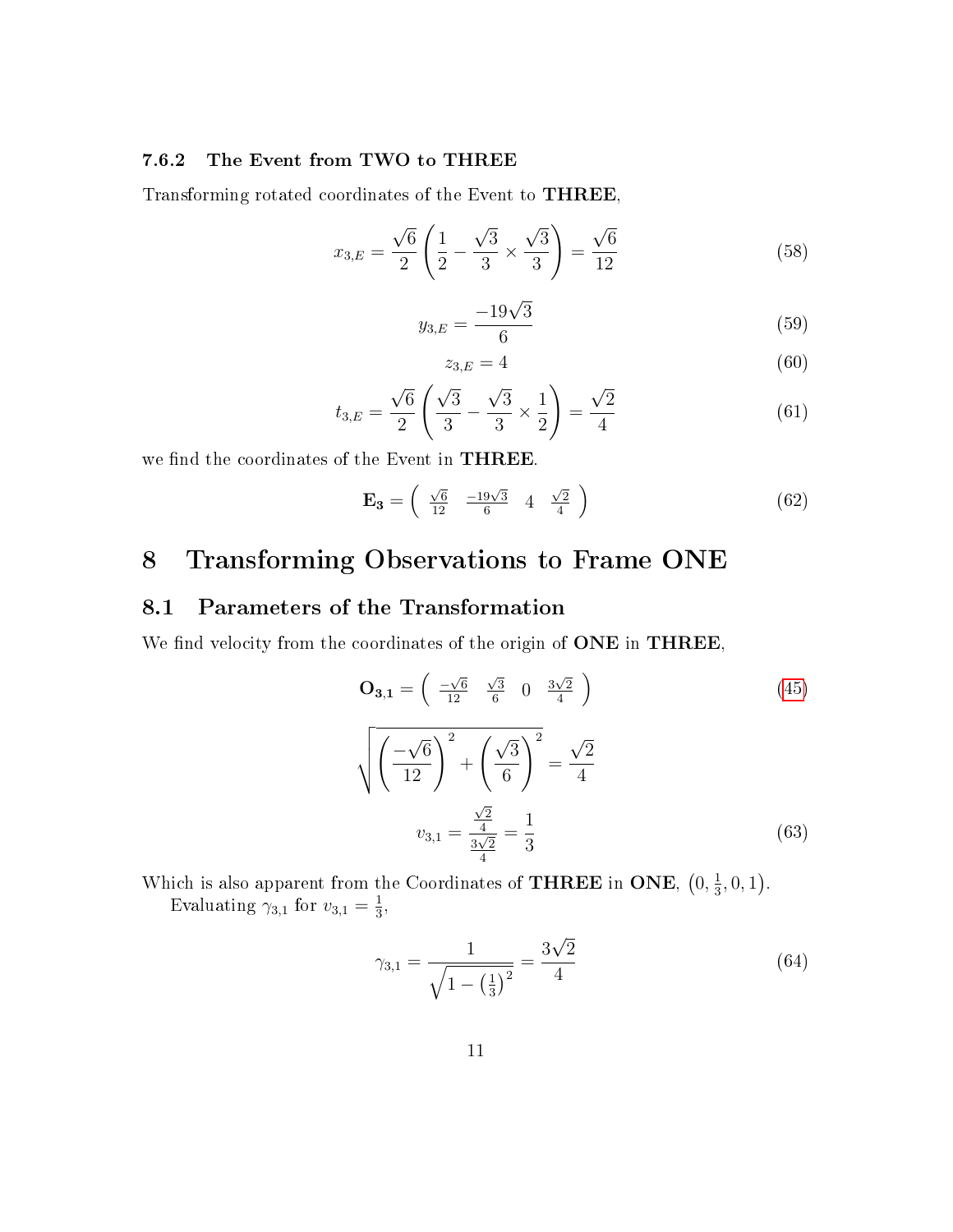# 8.2 Aligning  $x$ -axis of THREE with the Relative Velocity of **ONE**

The sine and cosine of the angle  $\theta$  of the relative velocity  $v_{3,1}$  with **THREE**'s original x-axis are √ √

$$
\sin \theta = \frac{y}{\sqrt{x^2 + y^2}} = \frac{\frac{\sqrt{3}}{6}}{\frac{\sqrt{2}}{4}} = \frac{\sqrt{6}}{3}
$$
(65)

$$
\cos \theta = \frac{x}{\sqrt{x^2 + y^2}} = \frac{\frac{-\sqrt{6}}{12}}{\frac{\sqrt{2}}{4}} = \frac{-\sqrt{3}}{3}
$$
(66)

These are used to form a rotation matrix to align the x-axis with the relative velocity.

$$
\mathbf{M}_{3,1} = \begin{pmatrix} \cos \theta & -\sin \theta & 0 & 0 \\ \sin \theta & \cos \theta & 0 & 0 \\ 0 & 0 & 1 & 0 \\ 0 & 0 & 0 & 1 \end{pmatrix} = \begin{pmatrix} \frac{-\sqrt{3}}{3} & \frac{-\sqrt{6}}{3} & 0 & 0 \\ \frac{\sqrt{6}}{3} & \frac{-\sqrt{3}}{3} & 0 & 0 \\ 0 & 0 & 1 & 0 \\ 0 & 0 & 0 & 1 \end{pmatrix}
$$
(67)

We effect this rotation of frame TWO coordinates by applying  $M_{3,1}$  to each coordinate vector.

### 8.3 Origin of ONE to Frame ONE

#### 8.3.1 Rotating in THREE

Rotating coordinates of the origin of ONE from [\(45\)](#page-8-0)

$$
\mathbf{O}_{3r,1} = \mathbf{O}_{3,1} \mathbf{M}_{3,1} = \begin{pmatrix} -\sqrt{6} & \sqrt{3} & 0 & \frac{3\sqrt{2}}{4} \\ \frac{7\sqrt{6}}{12} & \frac{6}{6} & 0 & \frac{3\sqrt{2}}{4} \end{pmatrix} \begin{pmatrix} -\frac{\sqrt{3}}{3} & \frac{-\sqrt{6}}{3} & 0 & 0 \\ \frac{\sqrt{6}}{3} & \frac{-\sqrt{3}}{3} & 0 & 0 \\ 0 & 0 & 1 & 0 \\ 0 & 0 & 0 & 1 \end{pmatrix} = \begin{pmatrix} \frac{\sqrt{2}}{4} & 0 & 0 & \frac{3\sqrt{2}}{4} \\ \end{pmatrix}
$$
(68)

#### 8.3.2 Transforming the Origin of ONE from Rotated THREE to ONE

Transforming rotated coordinates of ONE to frame ONE,

$$
x_{1a,1} = \frac{3\sqrt{2}}{4} \left( \frac{\sqrt{2}}{4} - \frac{1}{3} \times \frac{3\sqrt{2}}{4} \right) = 0 \tag{69}
$$

$$
y_{1a,1} = 0 \tag{70}
$$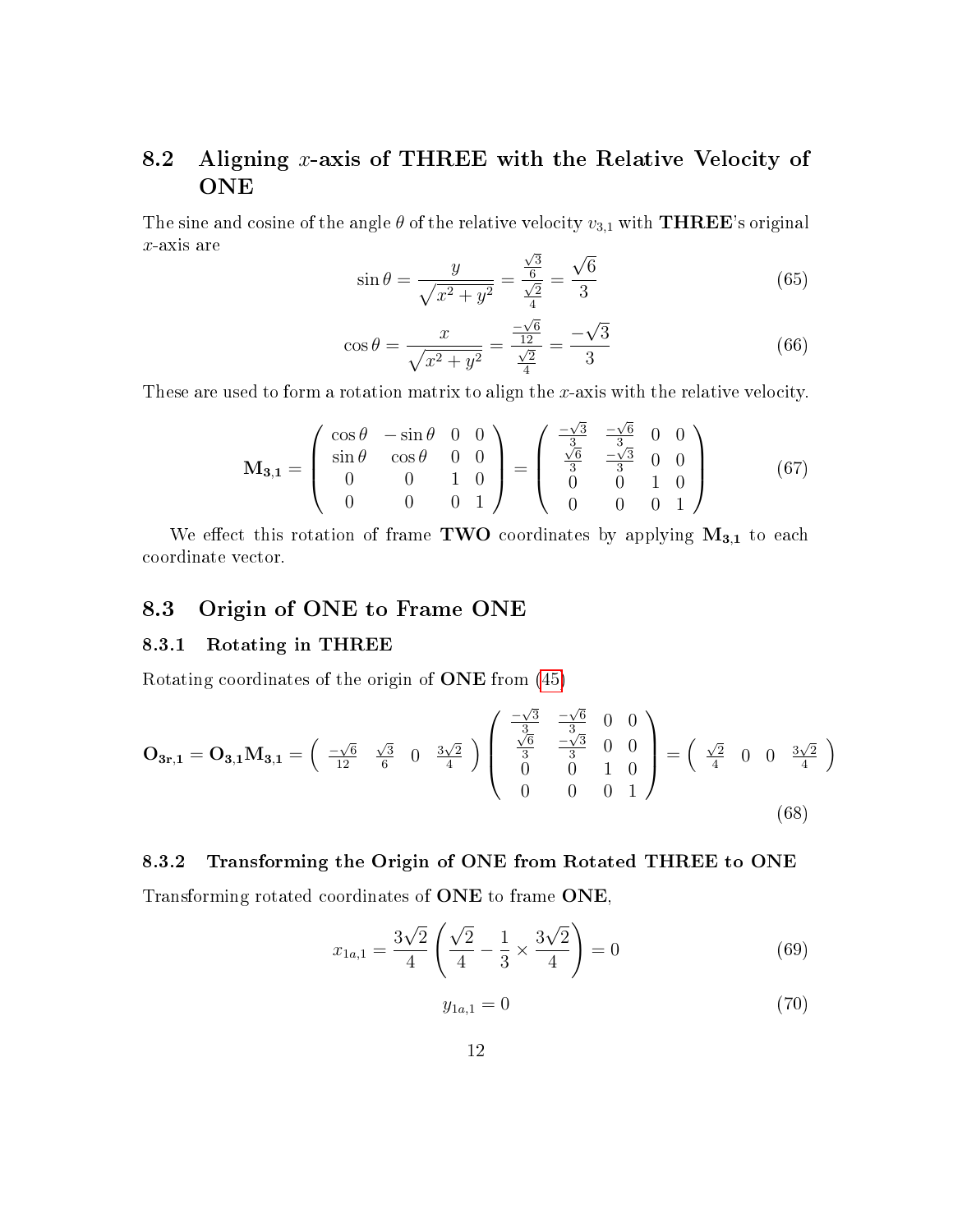$$
z_{1a,1} = 0 \tag{71}
$$

$$
t_{1a,1} = \frac{3\sqrt{2}}{4} \left( \frac{3\sqrt{2}}{4} - \frac{1}{3} \times \frac{\sqrt{2}}{4} \right) = 1 \tag{72}
$$

we find the coordinates of the origin of ONE in ONE

$$
\mathbf{O}_{1\mathbf{a},1} = \begin{pmatrix} 0 & 0 & 0 & 1 \end{pmatrix} \tag{73}
$$

### 8.4 Origin of TWO to Frame ONE

#### 8.4.1 Rotating in THREE

Rotating coordinates of the origin of TWO from [\(50\)](#page-8-1)

$$
\mathbf{O}_{3\mathbf{r},2} = \mathbf{O}_{3,2}\mathbf{M}_{3,1} = \begin{pmatrix} -\sqrt{6} & 0 & 0 & \frac{3\sqrt{2}}{4} \end{pmatrix} \begin{pmatrix} -\sqrt{3} & -\sqrt{6} & 0 & 0 \\ \frac{\sqrt{6}}{3} & -\frac{\sqrt{3}}{3} & 0 & 0 \\ 0 & 0 & 1 & 0 \\ 0 & 0 & 0 & 1 \end{pmatrix} = \begin{pmatrix} \frac{\sqrt{2}}{4} & \frac{1}{2} & 0 & \frac{3\sqrt{2}}{4} \\ \frac{\sqrt{2}}{4} & \frac{1}{2} & 0 & \frac{3\sqrt{2}}{4} \end{pmatrix}
$$
(74)

### 8.4.2 Transforming the Origin of TWO from Rotated THREE to ONE

Transforming rotated coordinates of TWO to frame ONE,

$$
x_{1a,2} = \frac{3\sqrt{2}}{4} \left( \frac{\sqrt{2}}{4} - \frac{1}{3} \times \frac{3\sqrt{2}}{4} \right) = 0 \tag{75}
$$

$$
y_{1a,2} = \frac{1}{2} \tag{76}
$$

$$
z_{1a,2} = 0 \tag{77}
$$

$$
t_{1a,2} = \frac{3\sqrt{2}}{4} \left( \frac{3\sqrt{2}}{4} - \frac{1}{3} \times \frac{\sqrt{2}}{4} \right) = 1 \tag{78}
$$

we find the coordinates of the origin of TWO in ONE

<span id="page-12-0"></span>
$$
\mathbf{O}_{1\mathbf{a},2} = \begin{pmatrix} 0 & \frac{1}{2} & 0 & 1 \end{pmatrix} \tag{79}
$$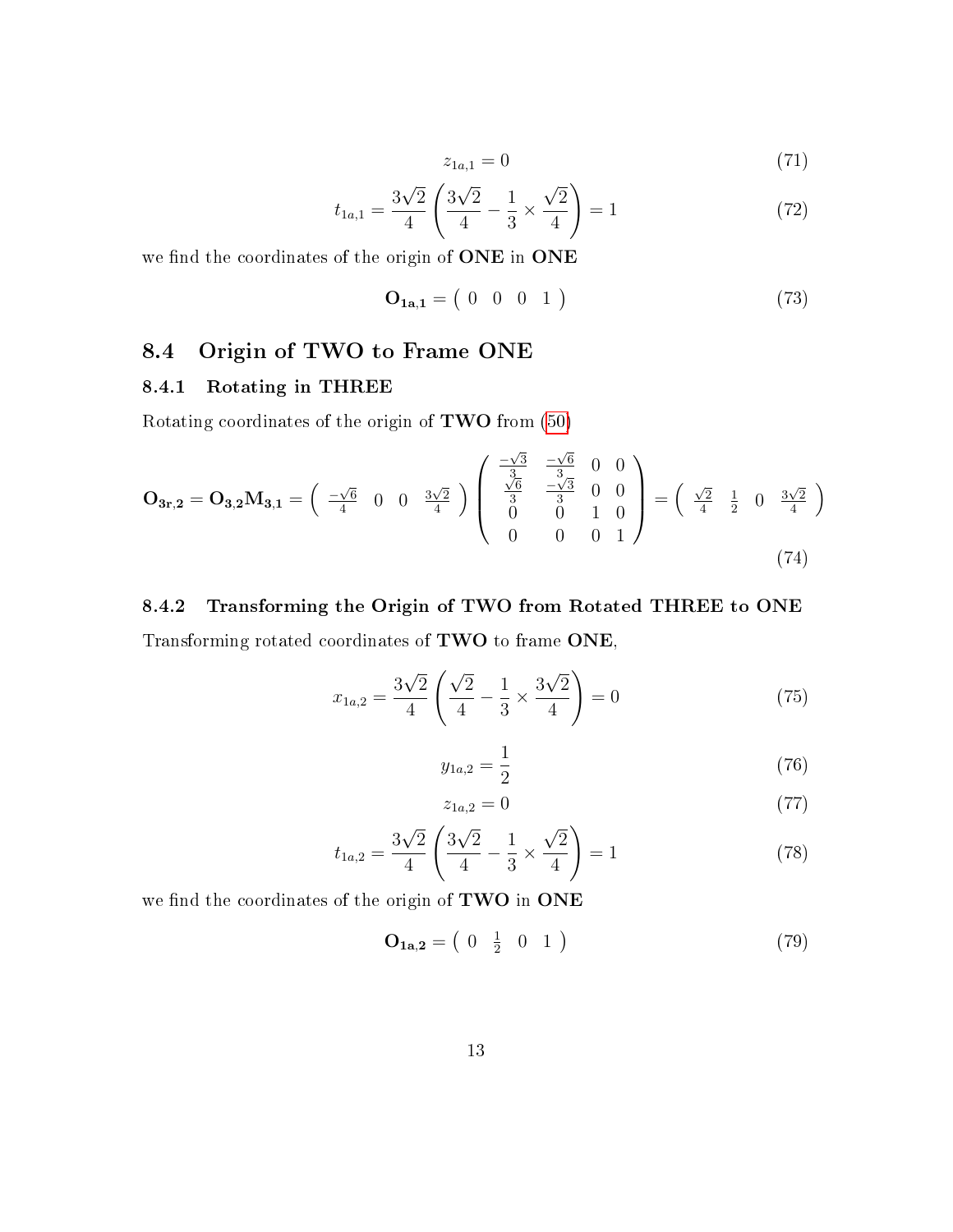### 8.5 Origin of THREE to Frame ONE

#### 8.5.1 Rotating in THREE

The rotation of the origin of THREE in THREE is trivial

$$
\mathbf{O}_{3r,3} = \mathbf{O}_{3,3} = \begin{pmatrix} 0 & 0 & 0 & \frac{2\sqrt{2}}{3} \end{pmatrix}
$$
 (80)

#### 8.5.2 Transforming the Origin of THREE to ONE

Transforming the origin of THREE to frame ONE,

$$
x_{1a,3} = \frac{3\sqrt{2}}{4} \left( 0 - \frac{1}{3} \times \frac{2\sqrt{2}}{3} \right) = \frac{-1}{3}
$$
 (81)

$$
y_{1a,3} = 0 \tag{82}
$$

$$
z_{1a,3} = 0 \tag{83}
$$

$$
t_{1a,3} = \frac{3\sqrt{2}}{4} \left( \frac{2\sqrt{2}}{3} - \frac{1}{3} \times 0 \right) = 1 \tag{84}
$$

we find the coordinates of the origin of THREE in ONE

$$
\mathbf{O_{1a,3}} = \begin{pmatrix} -1 & 0 & 0 & 1 \end{pmatrix} \tag{85}
$$

#### 8.6 The Event to Frame ONE

#### 8.6.1 Rotating Coordinates of the Event in THREE

$$
\mathbf{E}_{3r} = \mathbf{E}_{3}\mathbf{M}_{3,1} = \begin{pmatrix} \frac{\sqrt{6}}{12} & \frac{-19\sqrt{3}}{6} & 4 & \frac{\sqrt{2}}{4} \end{pmatrix} \begin{pmatrix} \frac{-\sqrt{3}}{3} & \frac{-\sqrt{6}}{3} & 0 & 0\\ \frac{\sqrt{6}}{3} & \frac{-\sqrt{3}}{3} & 0 & 0\\ 0 & 0 & 1 & 0\\ 0 & 0 & 0 & 1 \end{pmatrix} = \begin{pmatrix} \frac{-13\sqrt{2}}{4} & 3 & 4 & \frac{\sqrt{2}}{4} \end{pmatrix}
$$
\n(86)

#### 8.6.2 Transforming the Event from Rotated THREE to ONE

Transforming the event to frame ONE,

$$
x_{1a,E} = \frac{3\sqrt{2}}{4} \left( \frac{-13\sqrt{2}}{4} - \frac{1}{3} \times \frac{\sqrt{2}}{4} \right) = -5
$$
 (87)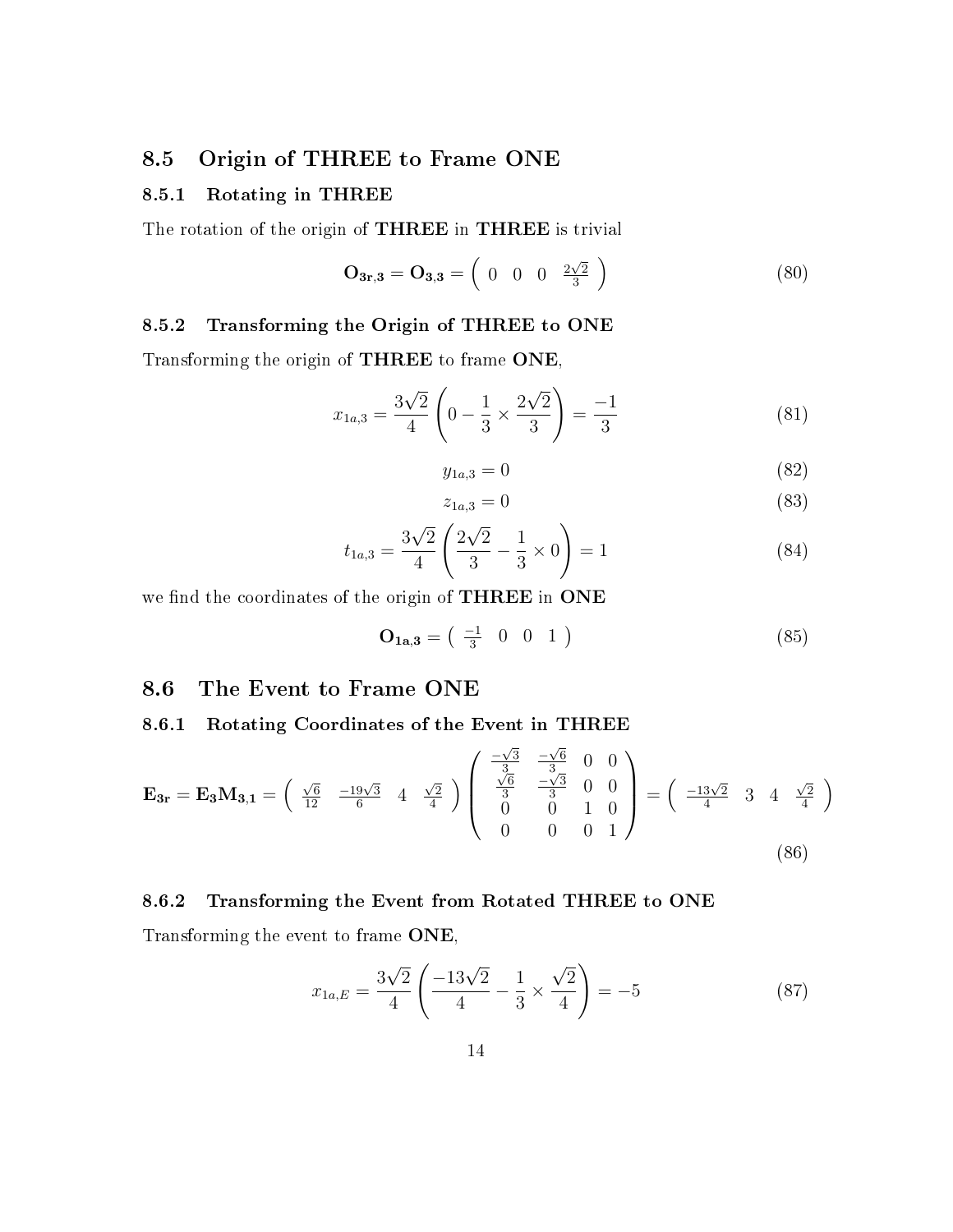$$
y_{1a,E} = 3\tag{88}
$$

$$
z_{1a,E} = 4 \tag{89}
$$

$$
t_{1a,E} = \frac{3\sqrt{2}}{4} \left( \frac{\sqrt{2}}{4} - \frac{1}{3} \times \frac{-13\sqrt{2}}{4} \right) = 2
$$
 (90)

we find the coordinates of the origin of TWO in ONE

$$
\mathbf{E}_{1a} = ( -5 \quad 3 \quad 4 \quad 2 ) \tag{91}
$$

# 9 The Rotation of the Regenerated Frame ONE to the Original Orientation

Originally, the origin of **TWO** was on the x-axis of **ONE**. From the regenerated coordinates of the origin of TWO with respect to ONE

$$
\left(\begin{array}{ccc} 0 & \frac{1}{2} & 0 & 1 \end{array}\right) \tag{79}
$$

we find the rotation matrix.

$$
\mathbf{M}_{1,2} = \begin{pmatrix} 0 & -1 & 0 & 0 \\ 1 & 0 & 0 & 0 \\ 0 & 0 & 1 & 0 \\ 0 & 0 & 0 & 1 \end{pmatrix}
$$
 (92)

### 9.1 Regeneration of Original Coordinates

$$
\mathbf{O}_{1\mathbf{a}\mathbf{r},1} = \mathbf{O}_{1\mathbf{a},1} \mathbf{M}_{1,2} = \begin{pmatrix} 0 & 0 & 0 & 1 \end{pmatrix} \begin{pmatrix} 0 & -1 & 0 & 0 \\ 1 & 0 & 0 & 0 \\ 0 & 0 & 1 & 0 \\ 0 & 0 & 0 & 1 \end{pmatrix} = \begin{pmatrix} 0 & 0 & 0 & 1 \end{pmatrix} \tag{93}
$$

The origin of **ONE** is successfully regenerated.

$$
\mathbf{O}_{1\mathbf{ar},2} = \mathbf{O}_{1\mathbf{a},2} \mathbf{M}_{1,2} = \begin{pmatrix} 0 & \frac{1}{2} & 0 & 1 \end{pmatrix} \begin{pmatrix} 0 & -1 & 0 & 0 \\ 1 & 0 & 0 & 0 \\ 0 & 0 & 1 & 0 \\ 0 & 0 & 0 & 1 \end{pmatrix} = \begin{pmatrix} \frac{1}{2} & 0 & 0 & 1 \end{pmatrix} \tag{94}
$$

The origin of **TWO** is successfully regenerated.